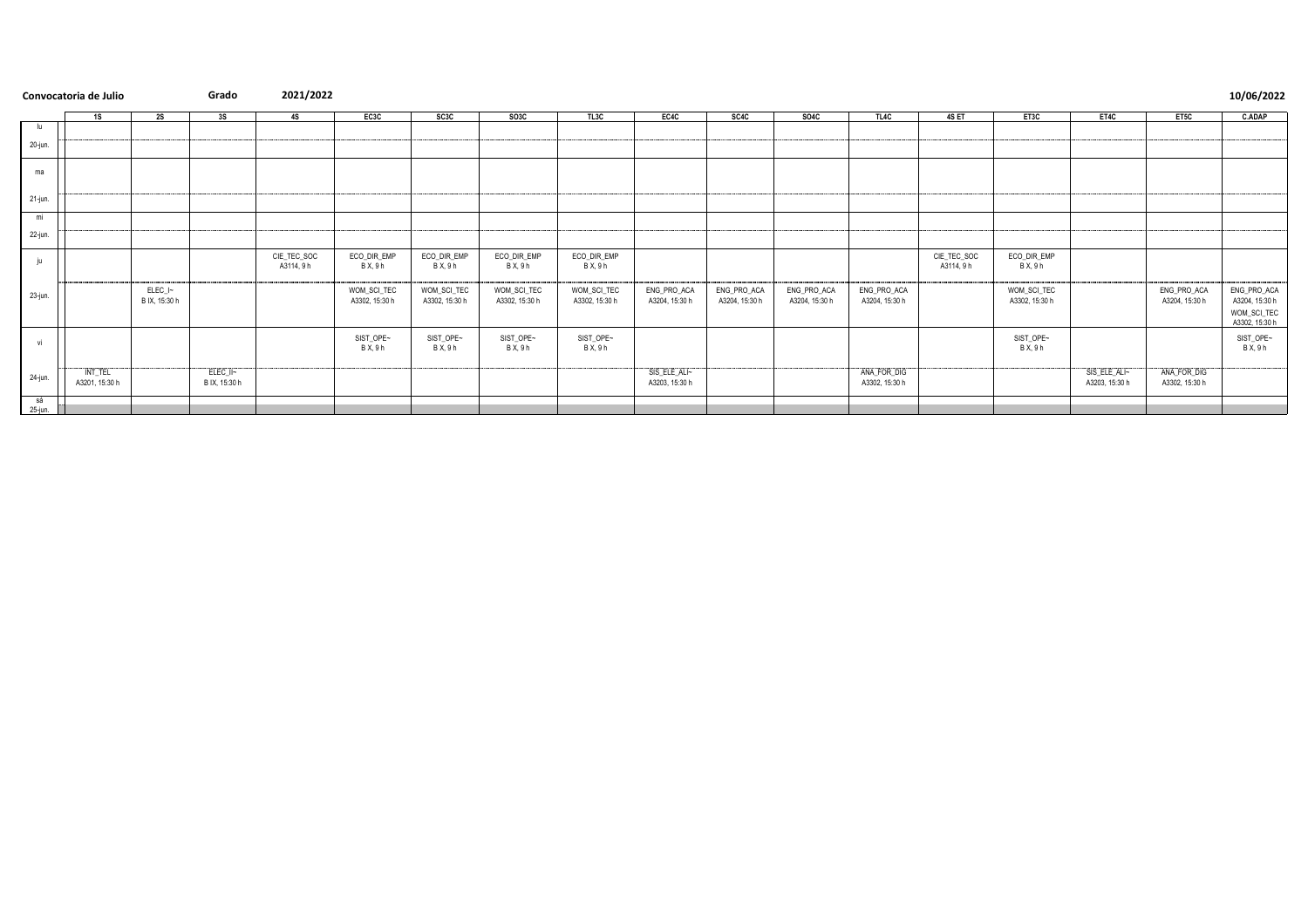## **Convocatoria de Julio Grado 2021/2022 10/06/2022**

|                     | 1S                          | 2S                            | 3S                        | <b>4S</b>                  | EC3C                                                       | SC3C                                                       | SOSC                                                       | TL3C                                                       | EC4C                          | SC4C                         | SO4C                         | TL4C                          | 4S ET                           | ET3C                                                       | ET4C                         | ET5C                          | <b>C.ADAP</b>                                                |
|---------------------|-----------------------------|-------------------------------|---------------------------|----------------------------|------------------------------------------------------------|------------------------------------------------------------|------------------------------------------------------------|------------------------------------------------------------|-------------------------------|------------------------------|------------------------------|-------------------------------|---------------------------------|------------------------------------------------------------|------------------------------|-------------------------------|--------------------------------------------------------------|
| lu                  |                             |                               | ELE_OND~<br>B IX, 9 h     |                            |                                                            |                                                            |                                                            |                                                            |                               |                              |                              |                               |                                 |                                                            |                              |                               |                                                              |
| 27-jun.             |                             | TEC_BUS_SIS<br>/Lab, 15:30 h  |                           |                            | TIC_DEF<br>A3114, 15:30 h<br>GES_INN_TEC<br>A3302, 15:30 h | TIC_DEF<br>A3114, 15:30 h<br>GES_INN_TEC<br>A3302, 15:30 h | TIC_DEF<br>A3114, 15:30 h<br>GES_INN_TEC<br>A3302, 15:30 h | TIC_DEF<br>A3114, 15:30 h<br>GES_INN_TEC<br>A3302, 15:30 h | HAR_INT_COS<br>A3203, 15:30 h |                              | ING_AUD_IV<br>15:30 h        |                               |                                 | TIC_DEF<br>A3114, 15:30 h<br>GES_INN_TEC<br>A3302, 15:30 h |                              | HAR_INT_COS<br>A3203, 15:30 h | TIC_DEF<br>A3114, 15:30 h<br>GES_INN_TEC<br>A3302, 15:30 h   |
| ma                  | ANA_CIRC_I~<br>B IX, 8:30 h |                               |                           |                            |                                                            | ELE_COM_I<br>A3203, 9 h                                    | ING_ACU~<br>A3114, 9 h                                     | LENG_MOD<br>A3201, 9 h                                     |                               |                              |                              |                               |                                 |                                                            | LENG_MOD<br>A3201, 9 h       |                               | INT_MAC_LEA<br>9 h                                           |
| 28-jun.             |                             |                               |                           |                            | TEC_PRO_SIS<br>B X, 15:30 h                                |                                                            |                                                            |                                                            |                               |                              |                              |                               |                                 | TEC_PRO_SIS<br>B X, 15:30 h                                |                              |                               |                                                              |
| mi                  |                             | ANA_CIRC_II<br><b>BIX, 9h</b> |                           | MICR~<br>B IX, 12 h        |                                                            |                                                            |                                                            |                                                            |                               | ANT_CEM<br>A3201, 9 h        | DIF_CON_AUD<br>/Lab, 9h      |                               | MICR <sub>~</sub><br>B IX, 12 h |                                                            |                              |                               |                                                              |
| 29-jun.             |                             |                               |                           |                            | SIST_AUD<br>B X, 15:30 h                                   | SIST_AUD<br>B X, 15:30 h                                   | SIST_AUD<br>B X, 15:30 h                                   | SIST_AUD<br>B X, 15:30 h                                   |                               |                              |                              | RED_COM_MOV<br>A3114, 15:30 h |                                 |                                                            | SIST_AUD<br>B X, 15:30 h     | RED_COM_MOV<br>A3114, 15:30 h | SIST_AUD<br>B X, 15:30 h                                     |
|                     |                             |                               | EST_PRO_EST~<br>B IX, 9 h |                            |                                                            |                                                            |                                                            | RED_SER_AVA<br>A3301, A3302, 9 h                           | SMA_HOM<br>A3202, 9 h         | SMA_HOM<br>A3202, 9 h        | SMA_HOM<br>A3202, 9 h        | SMA_HOM<br>A3202, 9 h         |                                 | RED_SER_AVA<br>A3301, A3302, 9 h                           |                              | SMA_HOM<br>A3202, 9 h         | SMA_HOM<br>A3202, 9 h                                        |
| 30-jun.             |                             |                               |                           |                            | SIS_BAS_MIC∼<br>B X, 15:30 h                               | ELE_COM_II<br>A3203, 15:30 h                               | ACU_ARQ~<br>A3114, 15:30 h                                 |                                                            |                               |                              |                              |                               |                                 |                                                            | SIS_BAS_MIC~<br>B X, 15:30 h |                               | ELE_COM_II<br>A3203, 15:30 h                                 |
| vi                  | PROG_l~<br>B IX, 9 h        |                               |                           | FUN_SON_IMA~<br>A3114, 9 h |                                                            |                                                            |                                                            | SEÑ_CONM~<br>A3301, A3304, 9 h                             | INF_COM_TEL<br>A3302, 9 h     | INF_COM_TEL<br>A3302, 9 h    | INF_COM_TEL<br>A3302, 9 h    | INF_COM_TEL<br>A3302, 9 h     |                                 | SEÑ_CONM∼<br>A3301, A3304, 9 h                             |                              | INF_COM_TEL<br>A3302, 9 h     | INF_COM_TEL<br>A3302, 9 h                                    |
| 1-jul.              |                             |                               |                           |                            | DIS_DIG_II~<br>/Lab, 15:30 h                               | PRO_SEÑ_COM<br>B X, 15:30 h                                | ING_AUD_I<br>A3202, 15:30 h                                |                                                            | AIM_B2_ENG<br>A3002, 15:30 h  | AIM_B2_ENG<br>A3002, 15:30 h | AIM_B2_ENG<br>A3002, 15:30 h | AIM_B2_ENG<br>A3002, 15:30 h  |                                 |                                                            | DIS_DIG_II~<br>/Lab, 15:30 h | AIM_B2_ENG<br>A3002, 15:30 h  | DIS_DIG_II~<br>/Lab, 15:30 h<br>AIM_B2_ENG<br>A3002, 15:30 h |
| sá<br><u>2-jul.</u> |                             |                               |                           |                            |                                                            |                                                            |                                                            |                                                            |                               |                              |                              |                               |                                 |                                                            |                              |                               |                                                              |

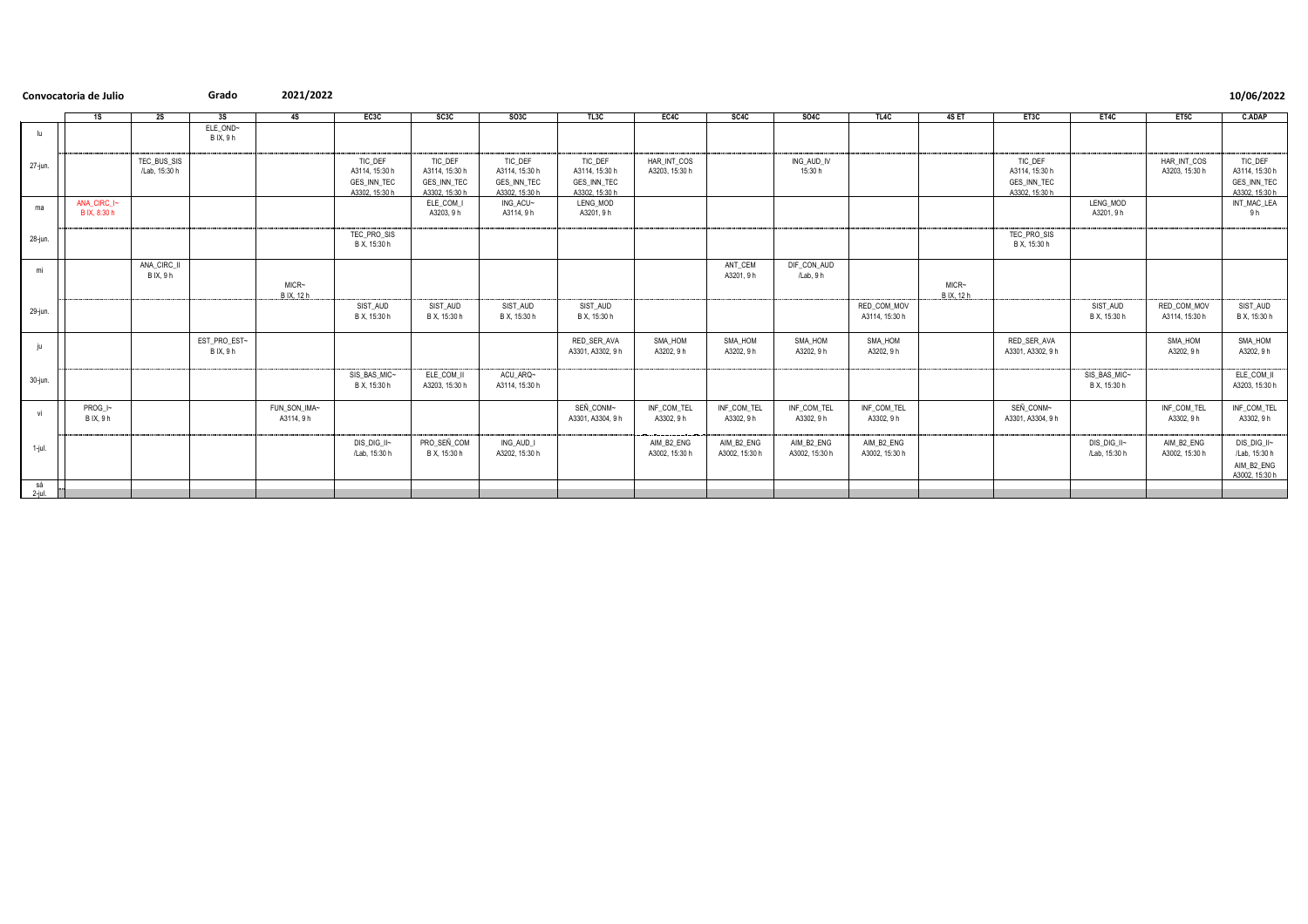## 2021/2022 Convocatoria de Julio Grado

|              | 1S                        | <b>2S</b>                 | 3S                      | <b>4S</b>                    | EC <sub>3</sub> C             | SC3C                          | SOSC                          | TL3C                          | EC4C                           | SC4C                       | SO4C                           | TL4C                             | 4S ET                        | ET3C                                                          | ET4C                             | ET <sub>5</sub> C           | C.ADAP                        |
|--------------|---------------------------|---------------------------|-------------------------|------------------------------|-------------------------------|-------------------------------|-------------------------------|-------------------------------|--------------------------------|----------------------------|--------------------------------|----------------------------------|------------------------------|---------------------------------------------------------------|----------------------------------|-----------------------------|-------------------------------|
| u            |                           |                           |                         | PROP_OND~<br>B X, C7100, 9 h |                               |                               |                               |                               |                                |                            |                                |                                  | PROP_OND~<br>B X, C7100, 9 h |                                                               |                                  |                             | PROP_OND~<br>B X, C7100, 9 h  |
| 4-jul.       | ALG_LIN~<br>B IX, 15:30 h |                           |                         |                              | EMB_SYS_DES<br>A3201, 15:30 h | SIS_GLO_NAV<br>A3204, 15:30 h | PRO_AVA_SEÑ<br>A3114, 15:30 h | DES_APL_MOV<br>/Lab, 15:30 h  | ENE_REN<br>A3302, 15:30 h      | ENE_REN<br>A3302, 15:30 h  | ENE_REN<br>A3302, 15:30 h      | ENE_REN<br>A3302, 15:30 h        |                              | DES_APL_MOV<br>/Lab, 15:30 h<br>EMB_SYS_DES<br>A3201, 15:30 h |                                  | ENE_REN<br>A3302, 15:30 h   | ENE_REN<br>A3302, 15:30 h     |
| ma           |                           |                           | RED_SER_TEL<br>B X, 9 h |                              |                               |                               |                               |                               | PROG_LABV<br>A3202, 9 h        | TEC_RAD<br>A3201, 9 h      | CON_RUI_VIB~<br>9 h            | APL_TEL_AVA<br>A3301, A3302, 9 h |                              |                                                               | APL_TEL_AVA<br>A3301, A3302, 9 h | PROG_LABV<br>A3202, 9 h     | RED_SER_TEL<br>B X, 9 h       |
| 5-jul.       |                           |                           |                         |                              | SIST_CONT<br>A3114, 15:30 h   | TEC_ALT_FRE<br>B IX, 15:30 h  | ING_VID<br>/Lab, 15:30 h      | SIST_TRAN<br>A3301, 15:30 h   |                                |                            |                                |                                  |                              | SIST_TRAN<br>A3301, 15:30 h                                   |                                  | SIST_CONT<br>A3114, 15:30 h |                               |
| mi           |                           |                           |                         | TEO_COM~<br>B X, 9 h         |                               |                               |                               |                               |                                |                            |                                |                                  |                              | TEO_COM~<br>B X, 9 h                                          |                                  |                             |                               |
| 6-jul.       |                           | PROG_II~<br>B IX, 15:30 h |                         |                              |                               |                               |                               | SEG_RED_SER<br>A3114, 15:30 h |                                | SIST_RAD<br>A3302, 15:30 h | SIS_ELE_ACU~<br>A3203, 15:30 h |                                  |                              |                                                               | SEG_RED_SER<br>A3114, 15:30 h    |                             | SEG_RED_SER<br>A3114, 15:30 h |
| iu           |                           |                           |                         | ELE_ANA_l~<br>B X, 9 h       |                               | SIST_TEL~<br>A3114, 9 h       | ING_AUD_II~<br>A3301, 9 h     |                               |                                |                            |                                |                                  | ELE_ANA_l~<br>B X, 9 h       |                                                               |                                  |                             |                               |
| 7-jul.       | TALL_ING<br>/Lab, 15:30 h |                           |                         |                              | ELE_ANA_II~<br>B IX, 15:30 h  |                               |                               |                               | GES_PRO<br>A3114, 15:30 h      | GES_PRO<br>A3114, 15:30 h  | GES_PRO<br>A3114, 15:30 h      | GES_PRO<br>A3114, 15:30 h        |                              | ELE_ANA_II~<br>B IX, 15:30 h                                  | GES_PRO<br>A3114, 15:30 h        |                             |                               |
| vi           |                           |                           |                         | RED_ORD<br>B X, 9 h          | RED_ORD<br>B X, 9 h           | RED_ORD<br>B X, 9 h           | RED_ORD<br>B X, 9 h           |                               |                                |                            |                                | SIS_INT_ROB<br>A3302, 9 h        | RED_ORD<br>B X, 9 h          |                                                               |                                  | SIS_INT_ROB<br>A3302, 9 h   | RED_ORD<br>B X, 9 h           |
| 8-jul.       |                           | CALC_II<br>B IX, 15:30 h  |                         |                              |                               |                               |                               |                               | ING_SIS_ELE~<br>A3304, 15:30 h | DIS_MIC<br>/Lab, 15:30 h   | ACU_AMB~<br>A3203, 15:30 h     |                                  |                              |                                                               | ING_SIS_ELE~<br>A3304, 15:30 h   |                             | DIS_MIC<br>/Lab, 15:30 h      |
| sá<br>9-jul. |                           |                           |                         |                              |                               |                               |                               |                               |                                |                            |                                |                                  |                              |                                                               |                                  |                             |                               |

# 10/06/2022